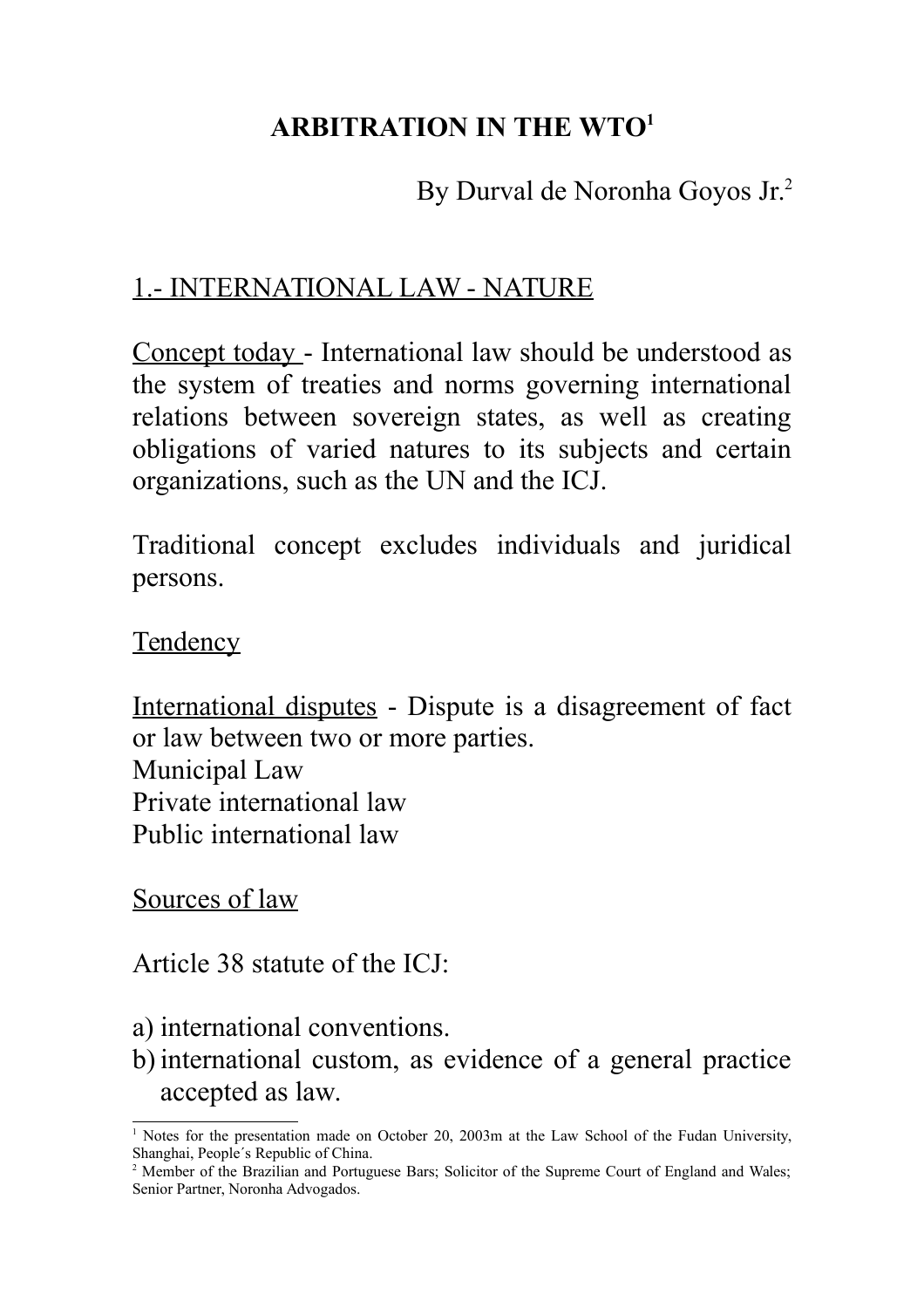- c) general principles of law recognised by civilised nations.
- d) subject to article 59, decisions and legal doctrine.
- e) Ex aequo et bono Article 59 The Decision of the ICJ has no binding force except between the parties in respect to a particular case.

#### Vienna Convention

- 26 *Pacta sunt servanda* and the principle of good faith in international agreements
- 27 Sovereign state cannot invoke its internal law as an international legal justification for failing to perform its obligations under a treaty.

#### Hierarchy of treaties

| <i>rationae personae</i> | intrinsic superiority |
|--------------------------|-----------------------|
|                          | intrinsic inferiority |

*rationae materiae*

History of the System

## 2.- EXPERIENCE OF THE DSB

 $\searrow$ 

From January 1 1995

220 cases

to January 2001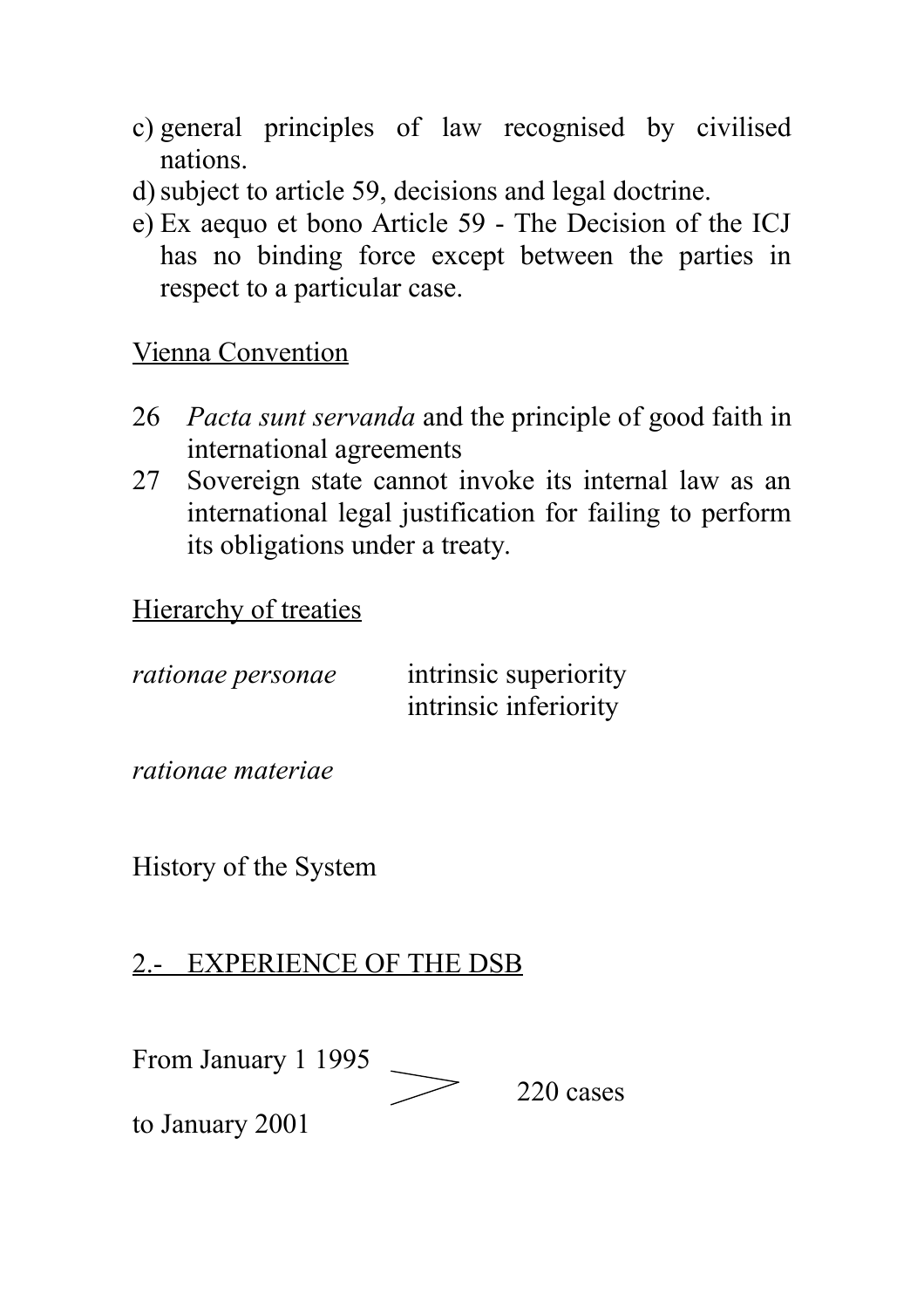| consultations        | 116 |
|----------------------|-----|
| definitive decisions | 51  |
| settled or inactive  | 39  |
| under way            | 14  |

51 cases

3 developing against developing 17 developed as plaintiffs against developing 8 developing as plaintiffs against developed 23 developed against developed

of the 8 cases developing as plaintiffs against developed



of the 23 cases developed countries as plaintiffs 16 cases lost by developing countries 6 cases balanced result 1 case won by a developing country

# 3.- STRUCTURAL FAILURES

Legal Nature

In general adversarial or contradictory in the WTO diplomatic "not contentions" objective "to secure a positive solution to the dispute".

Recommendations rather than rulings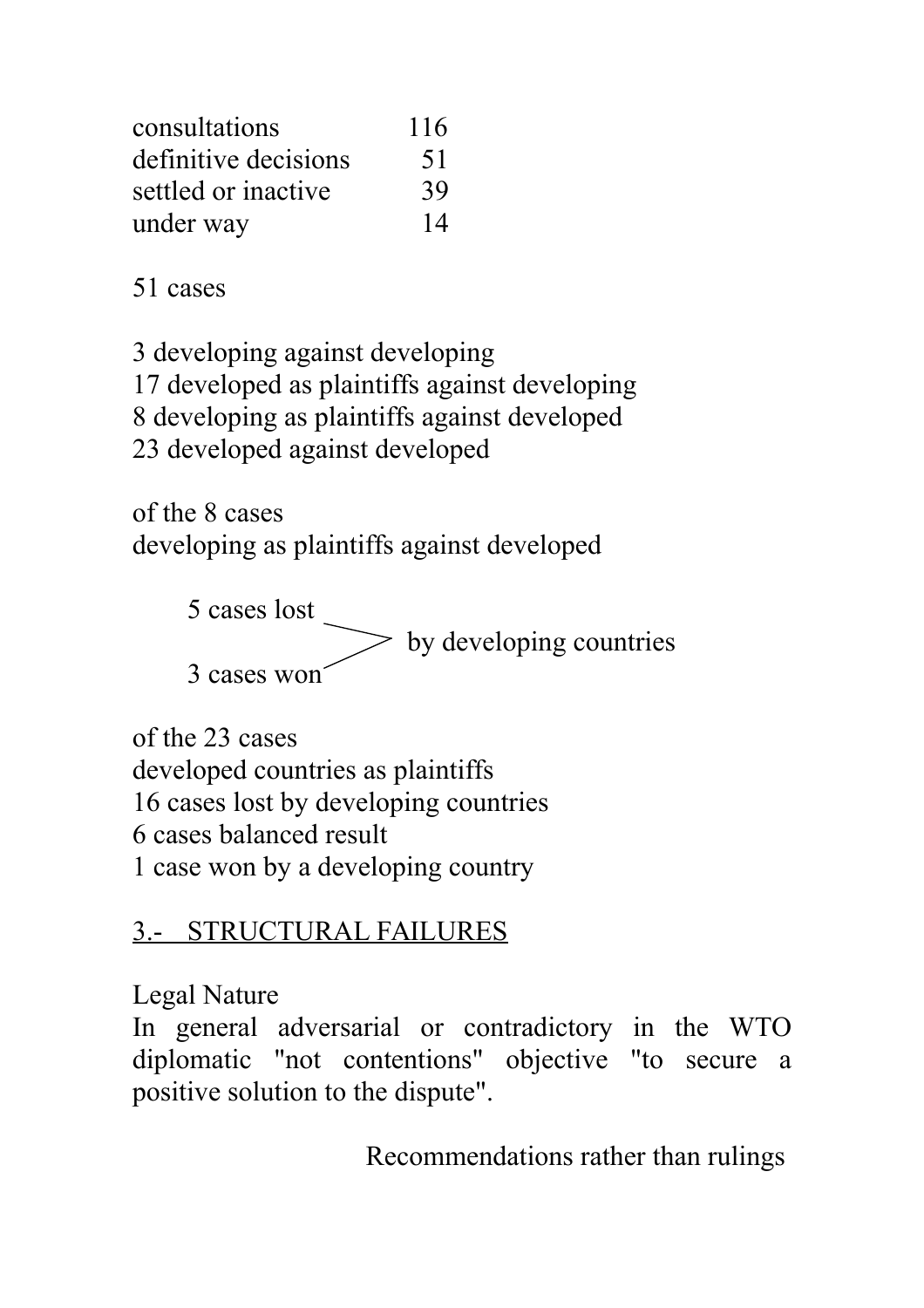Terminology *Ad-hoc* Panel Procedural *Lacunae* Bobbio: incomplete - incoherent Lacunae - *déni de justice* or *non liquet* (judicial economy)

- moot
- preliminary issues:  $\lt$  excess of jurisdiction

conflict of treaties

*locus standi*

- evidence
- burden of proof
- participation of lawyers
- joinder of defendants
- joinder of plaintiffs
- remand

Other problems

- Execution  $\zeta$  removal
	- compensation
	- retaliation
	- not self-executing

Standard of review

Confidentiality - consultations governance - democratic controls

*Amicus Curiae*

### 4.- OPERATIONAL VICES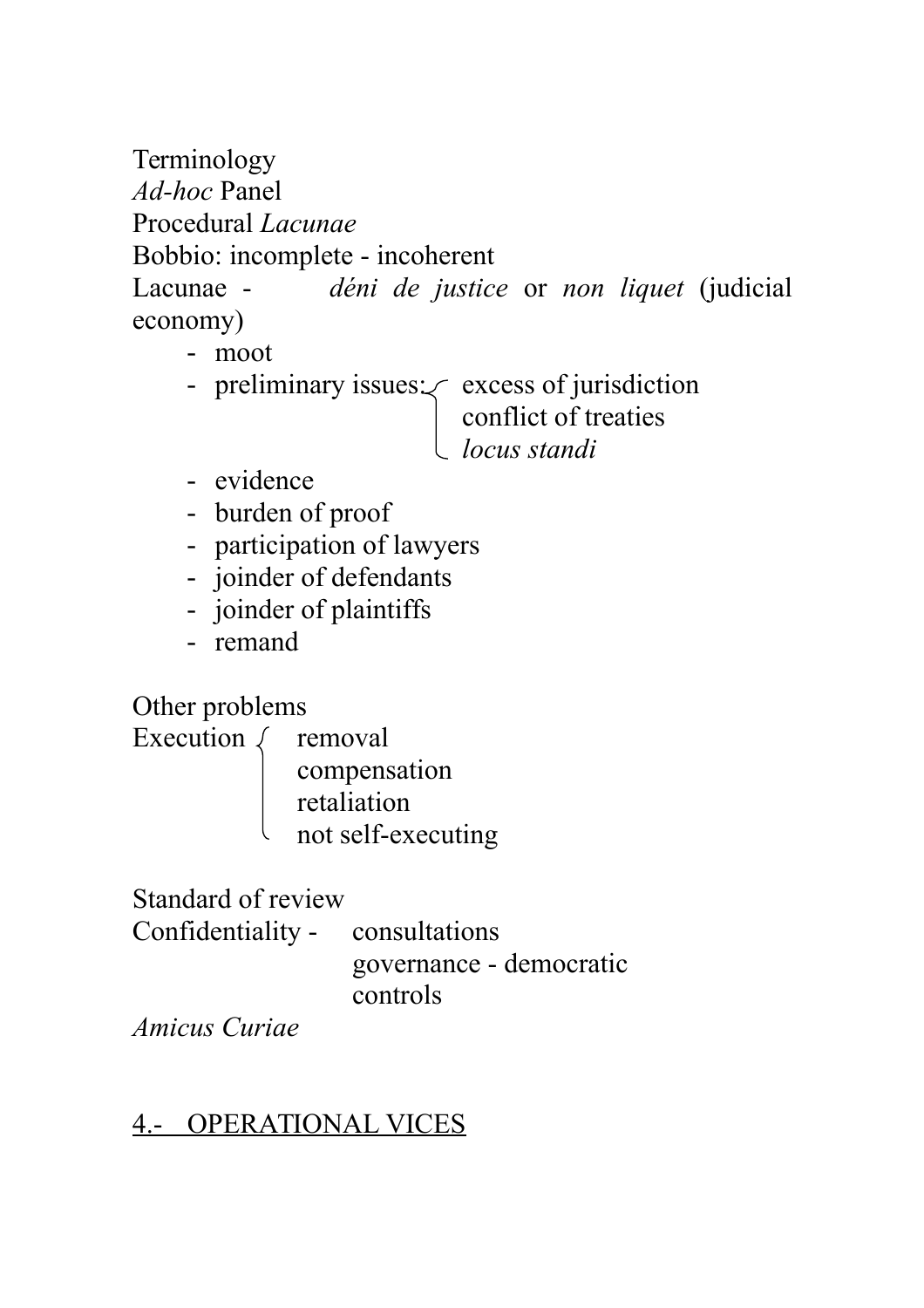**Secretariat** Scope DSU 3.2.

- The ruling of the DSB cannot add to or diminish the rights and obligations under the covered agreements.

- To preserve rights and obligations of member in accordance with international law

In practice case law "stare decisis"

**Derogation** 

India Indonesia Brazil

*Amicus Curiae* Burden of Proof **Lawyers** 

Standard of Review (from dumping to safeguards) Judicial economy (*déni de justice*) - India Promise as execution (USA) 301 Duty of Co-operation (Canada) Leather (Australia)

Reform of the DSU

- 1) Consultations
- 2) Panel Procedures
- 3) AB Procedures
- 4) Implementation and relief